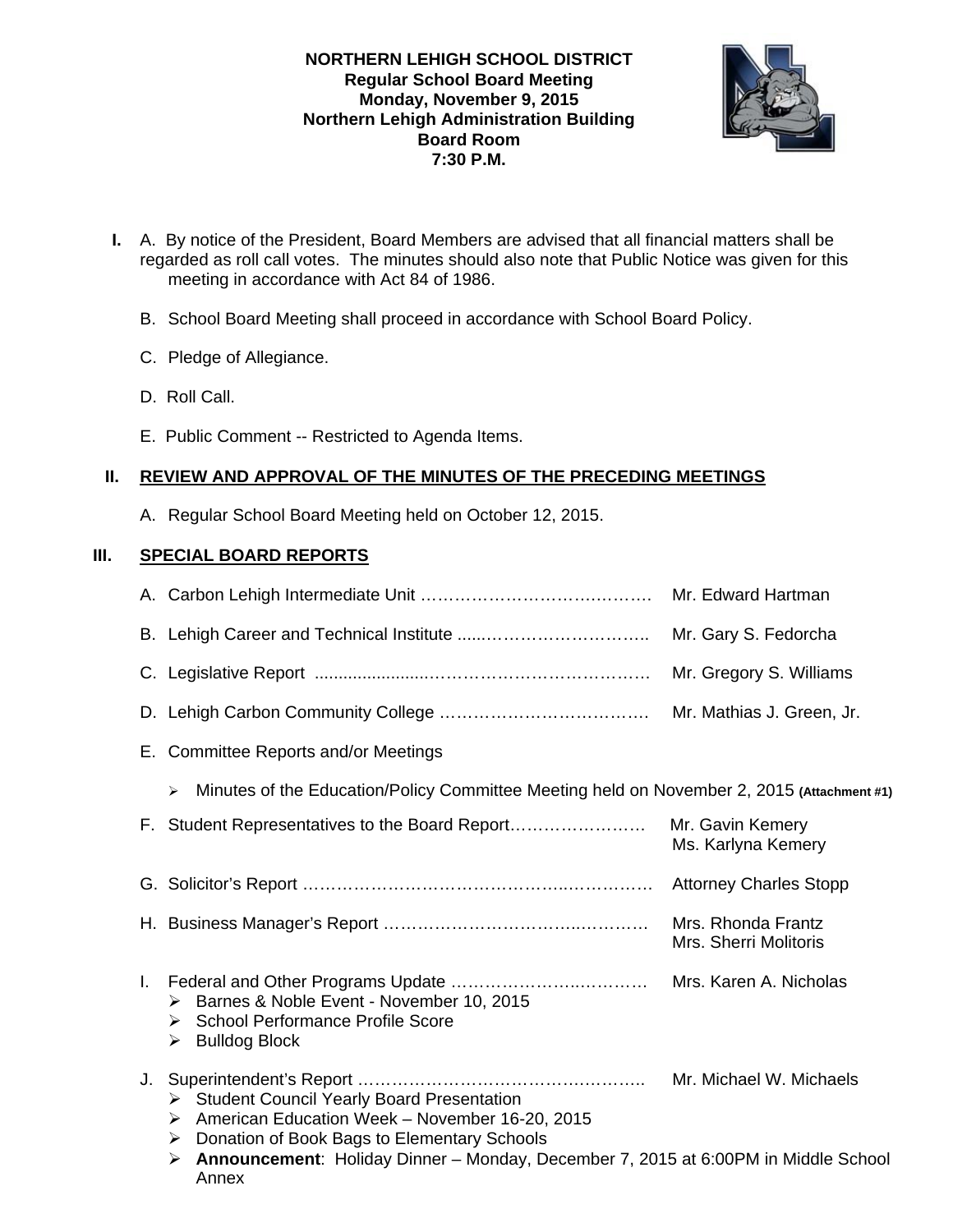- **Reminder**: December 7, 2015 School Board Reorganization Meeting at 7:15PM Regular School Board Meeting at 7:30PM – No December Committee meetings
- Presentation of PSBA Certificate of Appreciation for School Board Service
	- Edward Hartman 8 Years of Service
	- Raymond Follweiler 12 Years of Service
- K. An executive session will be held at 7:15 p.m. in the Administration Office Conference Room.

#### **IV. PERSONNEL**

#### A. Appointment - Instructional

1. Approve the following individuals as District Wide permanent substitute teachers for the 2015-2016 school year. They will be paid a daily per diem rate of \$120 and will receive district health benefits according to the Affordable Care Act regulations with co-payment amounts equivalent to that of district personnel.

 Sarah Fink Michelle McCormick Stephen Reimert Jo Leigh Sponsler\* **\* Pending Verification of Missing Personnel File Items** 

2. Non-Instructional

 Robert Reese\* Assignment: Second Shift Custodian Slatington Elementary School replacing Beverly Rupert who retired. Salary: \$9.00 Per Hour, 2:30 -11:00 p.m., 5 Days/Week Effective: December 1, 2015 **\* Pending Verification of Missing Personnel File Items \*60 Day probationary period ending January 29, 2016** 

#### B. Resignation/Retirement

Accept the retirement resignation of Theresa Lobach from her position as Special Education Teacher at Slatington Elementary School effective the end of the work day, December 14, 2015. At this time she will begin her retirement from the Northern Lehigh School District after 30 years of service.

#### C. Co-Curricular Resignation

Accept the resignation of Maria Van Norman from her position as Cheerleader Advisor effective at the end of the 2015-2016 football season. Stipend to be paid will be \$1,064.67.

| D. Co-Curricular Appointment 2015-2016                |                                      |            |  |  |
|-------------------------------------------------------|--------------------------------------|------------|--|--|
| Megan Filchner*                                       | Cheerleader Advisor - Shared Stipend | \$1,064.67 |  |  |
| Tanya Ahner*                                          | Cheerleader Advisor - Shared Stipend | \$1,064.67 |  |  |
| Henry Ojeda                                           | Middle School Co-ed Soccer Coach     | \$2,730.00 |  |  |
| *Pending Verification of Missing Personnel File Items |                                      |            |  |  |

E. Game Workers 2015-2016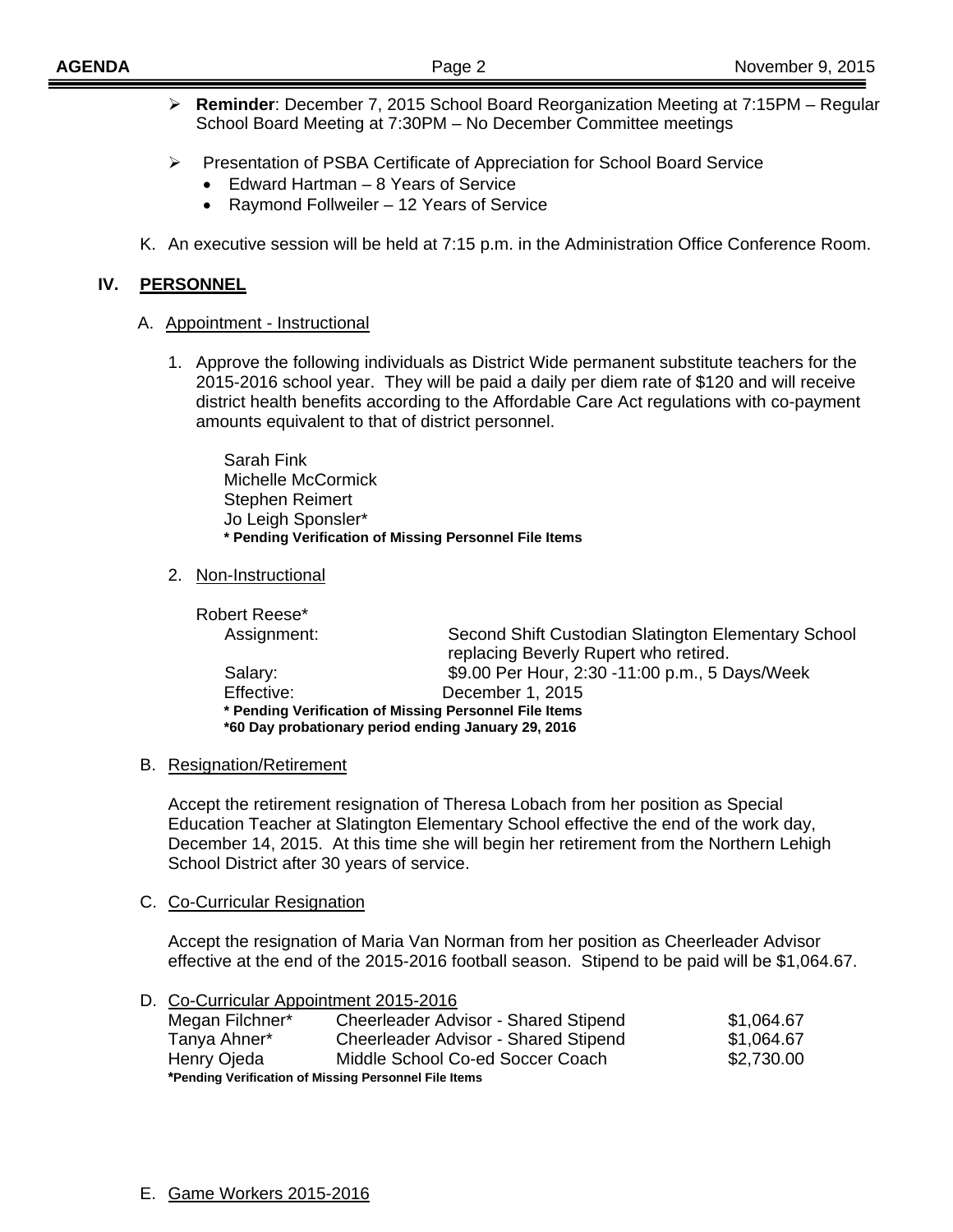Motion to appoint the following person as a Game Worker for the 2015-2016 school year. Game Workers consist of ticket sellers and takers, game announcers, scoreboard operators, timers, field judges, scorekeepers. Rate of pay is consistent with the rates approved on the 2015-2016 Supplementary Personnel Salary Schedule.

 David Pristash \*  **\*Pending Verification of Missing Personnel File Items** 

#### F. Substitute

1. Instructional

 Approve the following substitute teachers for the 2015-2016 school year at the 2015-2016 substitute teacher rates as approved at the October 12, 2015 board meeting.

 Jacqueline Gawronski\* – Elementary K-6; School Counselor Lee Ann De Angelis – CLIU Guest Teacher Stephanie Funk – CLIU Guest Teacher Vicki Kistler – CLIU Guest Teacher Preston Kucsan – CLIU Guest Teacher Shaun Midas – CLIU Guest Teacher Ashley Smith – CLIU Guest Teacher Denise VanSickle – CLIU Guest Teacher

#### 2. Non-Instructional

a. Approve the following individuals as substitute secretaries or instructional aides for the 2015-2016 school year at the 2015-2016 substitute rate as approved on the Supplementary Personnel Salary Schedule:

| Davina Blose*     | Jessica Jones*                                        |  |  |
|-------------------|-------------------------------------------------------|--|--|
| Crystal Buck*     | Amanda Trelease*                                      |  |  |
| Kristin Garrison* | Janice Williams*                                      |  |  |
|                   | *Pending Verification of Missing Personnel File Items |  |  |

b. Approve the following individuals as substitute cafeteria workers for the 2015-2016 school year at the 2015-2016 substitute rate as approved on the Supplementary Personnel Salary Schedule:

| Davina Blose*     | Jessica Jones*                                        |  |  |  |
|-------------------|-------------------------------------------------------|--|--|--|
| Crystal Buck*     | Amanda Trelease*                                      |  |  |  |
| Sabrina Clouse*   | Janice Williams*                                      |  |  |  |
| Kristin Garrison* |                                                       |  |  |  |
|                   | *Pending Verification of Missing Personnel File Items |  |  |  |

c. Approve the following individuals as substitute custodians for the 2015-2016 school year at the 2015-2016 substitute rate as approved on the Supplementary Personnel Salary Schedule:

Eric Miedzwiecki\* Frank Stoss\* Robert Reese\* Janice Williams\* **\*Pending Verification of Missing Personnel File Items** 

G. Unpaid Volunteers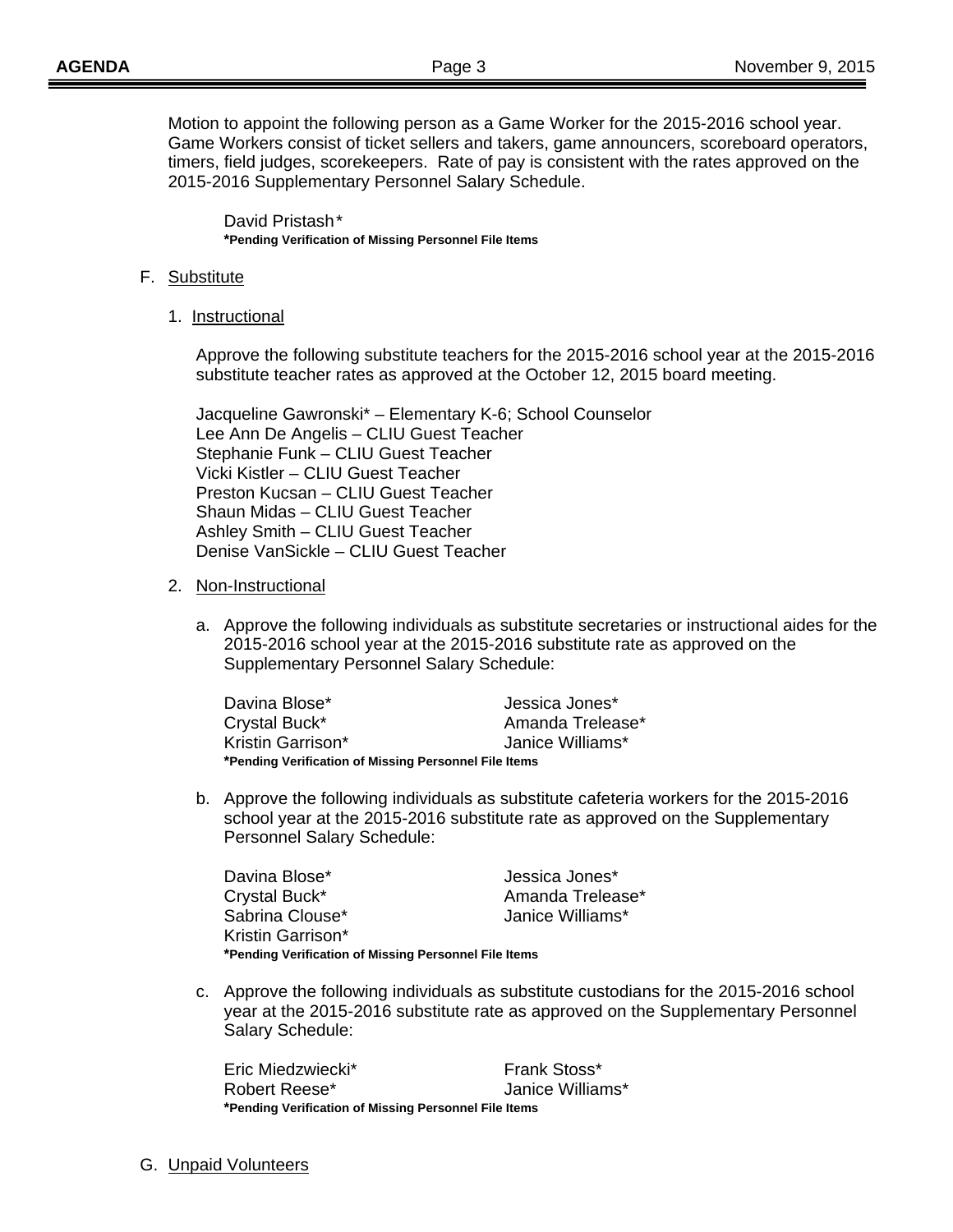Approve the following unpaid volunteer aide in the Peters and Slatington Elementary Schools for the 2015-2016 school year: Sheila White\* **\* Pending Verification of Missing Personnel File Items** 

### **V. CONFERENCES**

### **VI. POLICY**

- A. Board Policy First Reading
	- 1. Approve school board policy #304 Merged Employee Section Employment of District Staff, as presented after first reading. **(Attachment #2)**
	- 2. Approve school board policy #317 Merged Employee Section Disciplinary Procedures, as presented after first reading. **(Attachment #3)**
	- 3. Approve school board policy #324 Merged Employee Section Personnel Files, as presented after first reading. **(Attachment #4)**
	- 4. Approve school board policy #331 Merged Employee Section Job Related Expenses, as presented after first reading. **(Attachment #5)**
	- 5. Approve school board policy #332 Merged Employee Section Working Periods, as presented after first reading. **(Attachment #6)**
	- 6. Approve school board policy #333 Merged Employee Section Professional Development, as presented after first reading. **(Attachment #7)**
	- 7. Approve school board policy #336 Merged Employee Section Personal Necessity Leave, as presented after first reading. **(Attachment #8)**
	- 8. Approve school board policy #337 Merged Employee Section Vacation, as presented after first reading. **(Attachment #9)**
	- 9. Approve school board policy #338 Merged Employee Section Sabbatical Leave, as presented after first reading. **(Attachment #10)**
	- 10. Approve school board policy #341 Merged Employee Section Benefits for Part-Time Employees, as presented after first reading. **(Attachment #11)**
	- 11. Approve school board policy #346 Merged Employee Section Workers' Compensation, as presented after first reading. **(Attachment #12)**

#### **B.** Board Policy Second Reading

- 1. Approve school board policy #137 Programs Home Education Programs, as presented after second reading. **(Attachment #13)**
- 2. Approve school board policy #138 Programs English as a Second Language/Bilingual Education Programs, as presented after second reading. **(Attachment #14)**
- 3. Approve school board policy #304.1 Merged Employee Section Conflict of Interest, as presented after second reading. **(Attachment #15)**
- 4. Approve school board policy #311 Merged Employee Section Suspensions and Furloughs, as presented after second reading. **(Attachment #16)**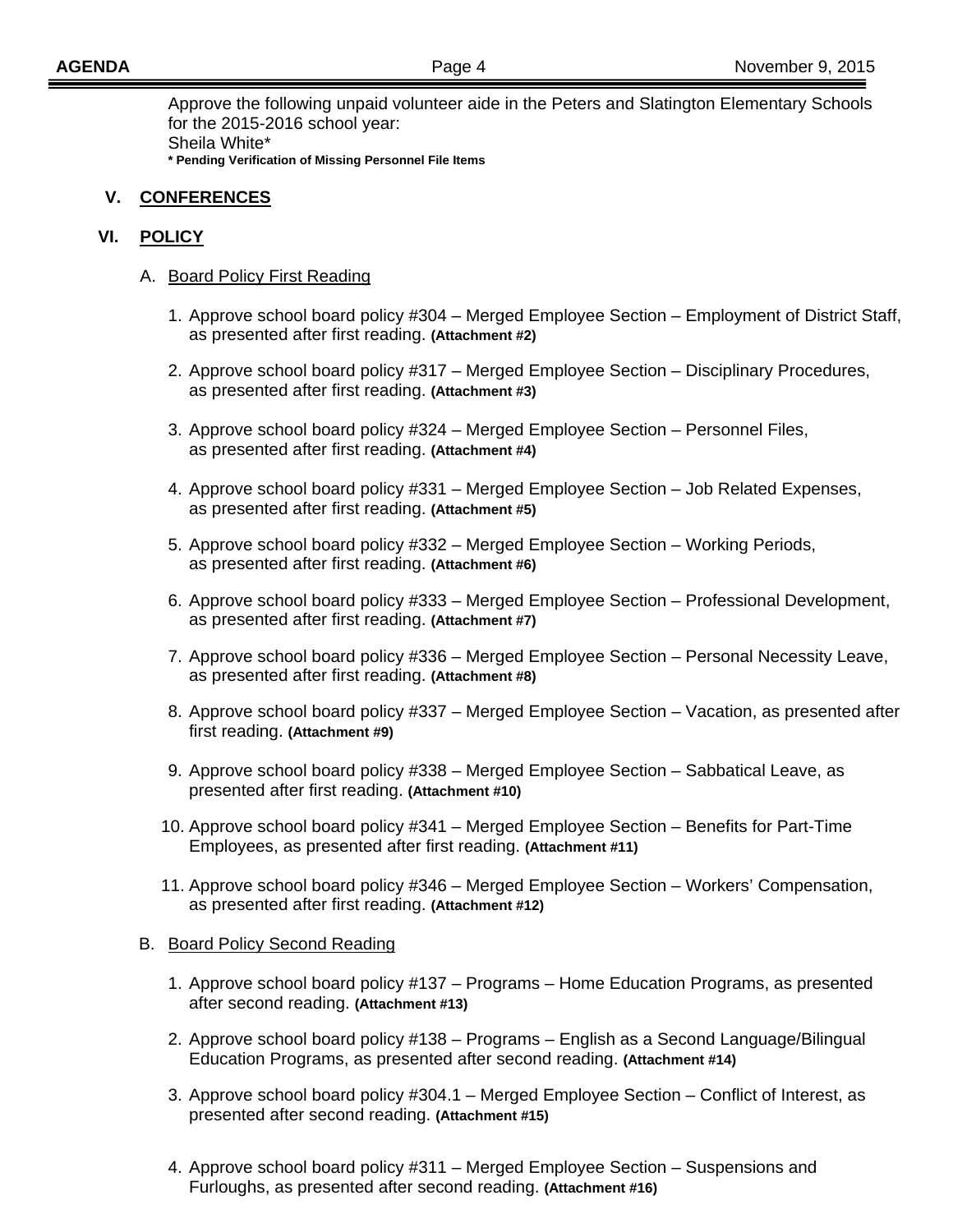- 5. Approve school board policy #318 Merged Employee Section Penalties for Tardiness, as presented after second reading. **(Attachment #17)**
- 6. Approve school board policy #319 Merged Employee Section Outside Activities, as as presented after second reading. **(Attachment #18)**
- 7. Approve school board policy #320 Merged Employee Section Freedom of Speech In Non-school Settings, as presented after second reading. **(Attachment #19)**
- 8. Approve school board policy #321 Merged Employee Section Political Activities, as presented after second reading. **(Attachment #20)**
- 9. Approve school board policy #322 Merged Employee Section Gifts, as presented after second reading. **(Attachment #21)**
- 10. Approve school board policy #323 Merged Employee Section Tobacco Use, as presented after second reading. **(Attachment #22)**
- 11. Approve school board policy #325 Merged Employee Section Dress and Grooming, as Presented after second reading. **(Attachment #23)**
- 12. Approve school board policy #326 Merged Employee Section Complaint Process, as presented after second reading. **(Attachment #24)**
- 13. Approve school board policy #328 Merged Employee Section Compensation Plans/Salary Schedules, as presented after second reading. **(Attachment #25)**
- 14. Approve school board policy #334 Merged Employee Section Sick Leave, as presented after second reading. **(Attachment #26)**
- 15. Approve school board policy #335 Merged Employee Section Family and Medical Leaves, as presented after second reading. **(Attachment #27)**
- 16. Approve school board policy #338.1 Merged Employee Section Compensated Professional Leaves, as presented after second reading. **(Attachment #28)**
- 17. Approve school board policy #339 Merged Employee Section Uncompensated Leave, as presented after second reading. **(Attachment #29)**
- 18. Approve school board policy #342 Merged Employee Section Jury Duty, as presented after second reading. **(Attachment #30)**
- 19. Approve school board policy #343 Merged Employee Section Paid Holidays, as presented after second reading. **(Attachment #31)**
- 20. Approve school board policy #349 Merged Employee Section Early Retirement Incentive (ERI), as presented after second reading. **(Attachment #32)**
- 21. Approve school board policy #918 Community Title I Parent Involvement, as presented after second reading. **(Attachment #33)**

### **VII. CURRICULUM AND INSTRUCTION**

#### **VIII. OLD BUSINESS**

**IX. NEW BUSINESS**